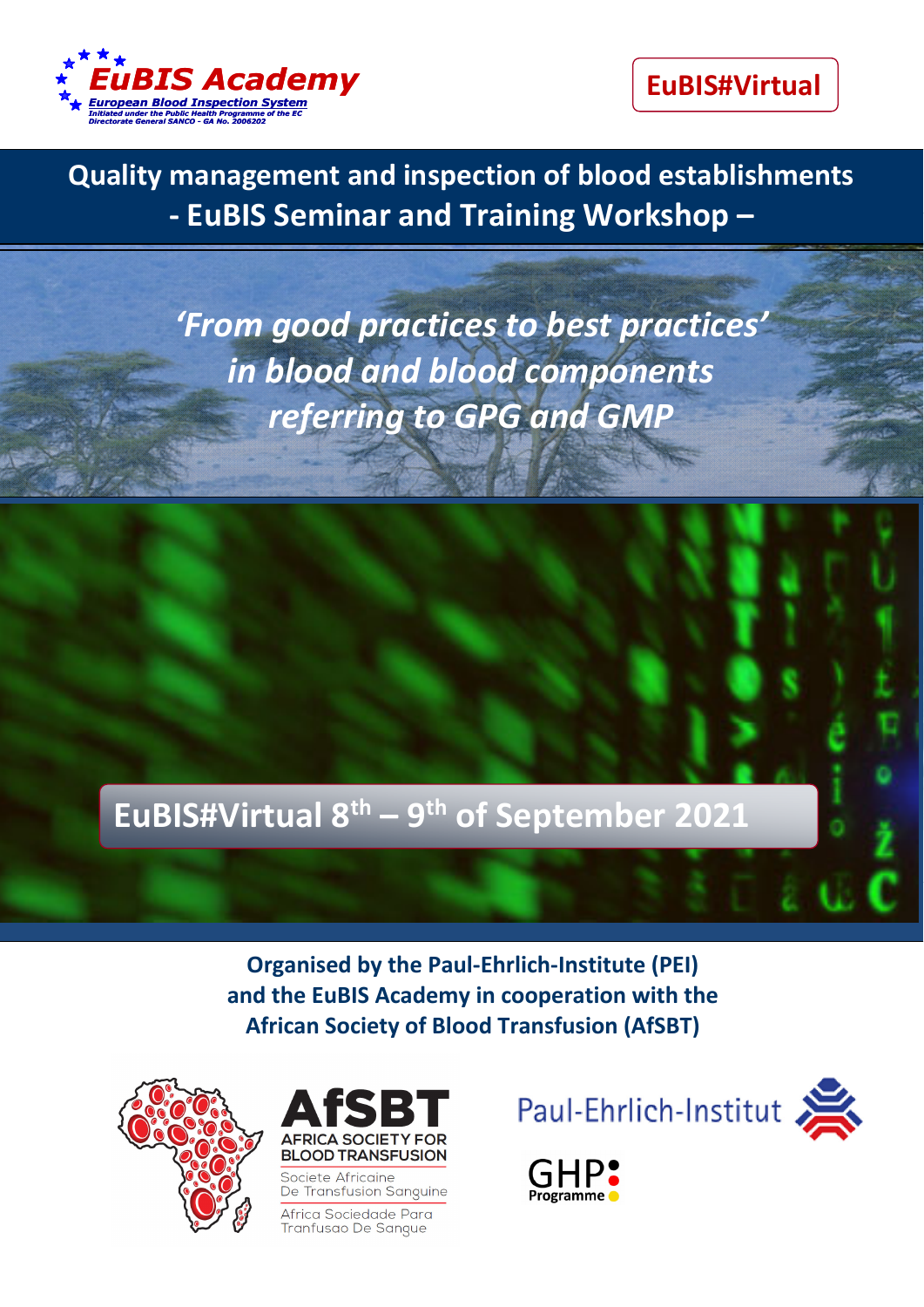\_\_\_\_\_\_\_\_\_\_\_\_\_\_\_\_\_\_\_\_\_\_\_\_\_\_\_\_\_\_\_\_\_\_\_\_\_\_\_\_\_\_\_\_\_\_\_\_\_\_\_\_\_\_\_\_\_\_\_\_\_\_\_\_\_\_\_\_\_\_\_\_\_\_\_\_\_\_\_\_

#### **EuBIS Seminar and training workshop – 'From good to best practice' referring to Good Manufacturing Practice (GMP) and Good Practice Guidelines (GPG) of blood and blood components**

The seminar and training workshop is organised by the AfSBT and the PEI funded by the GHPP and will build on previous EuBIS training courses with the scope to train on the impact of Good Manufacturing Practice (GMP) and Good Practice Guidelines (GPG) regulations for blood and blood components and on standards for regulatory inspection of transfusion services / blood establishments that are internationally highly recognised and standards to develop best practice and to ensure safety and effectivity of blood and blood components used for the treatment of patients.

The **Virtual Seminar** will comprises Lectures and Case work plus Quizes (Pollings) and intends to prepare the participants to understand principles of GMP / GPG including aspects of quality management as referenced in the EuBIS guide based on cases covering several aspects of quality management system such as:

 EuBIS guide covering all critical steps for an quality management system with cross-references to PIC/S, EU Directives, GP guidelines and GMP guidelines

Special focus will be on the following topics:

- General principles of quality management systems and inspections
- Regulations and regulatory frame-work
- **R**isk assessment. linked topics as below will be outlined.
- Requirements for buildings, premises and storage facilities
- Validation and Qualification, staff training and evaluation
- Inspection / Internal Audit
- Change Control / Management

The training and seminar are performed to support Regulatory Capacity Strengthening in Africa funded by the Global Health Protection Program (GHPP).

Training course language**: English**

Distant Learning Material:

Please find Information for preparing for the training (EuBIS Training Guide and GMP/GPG related guidelines and documents): www.eubis‐europe.eu

Training course participants:

- Qualified as inspectors by a National Regulatory Authority (NRA)
- Individuals working in a blood establishment in the area of quality management.

Participants will receive a certificate of participation.

#### **Registration for the EuBIS#Virtual seminar:**

Training course participants are requested to **register via the BloodTrain GHP (PEI**). Please write an e‐mail to BloodTrain@PEI.DE referring in the e‐mail header to**: EuBIS#Virtual Workshop**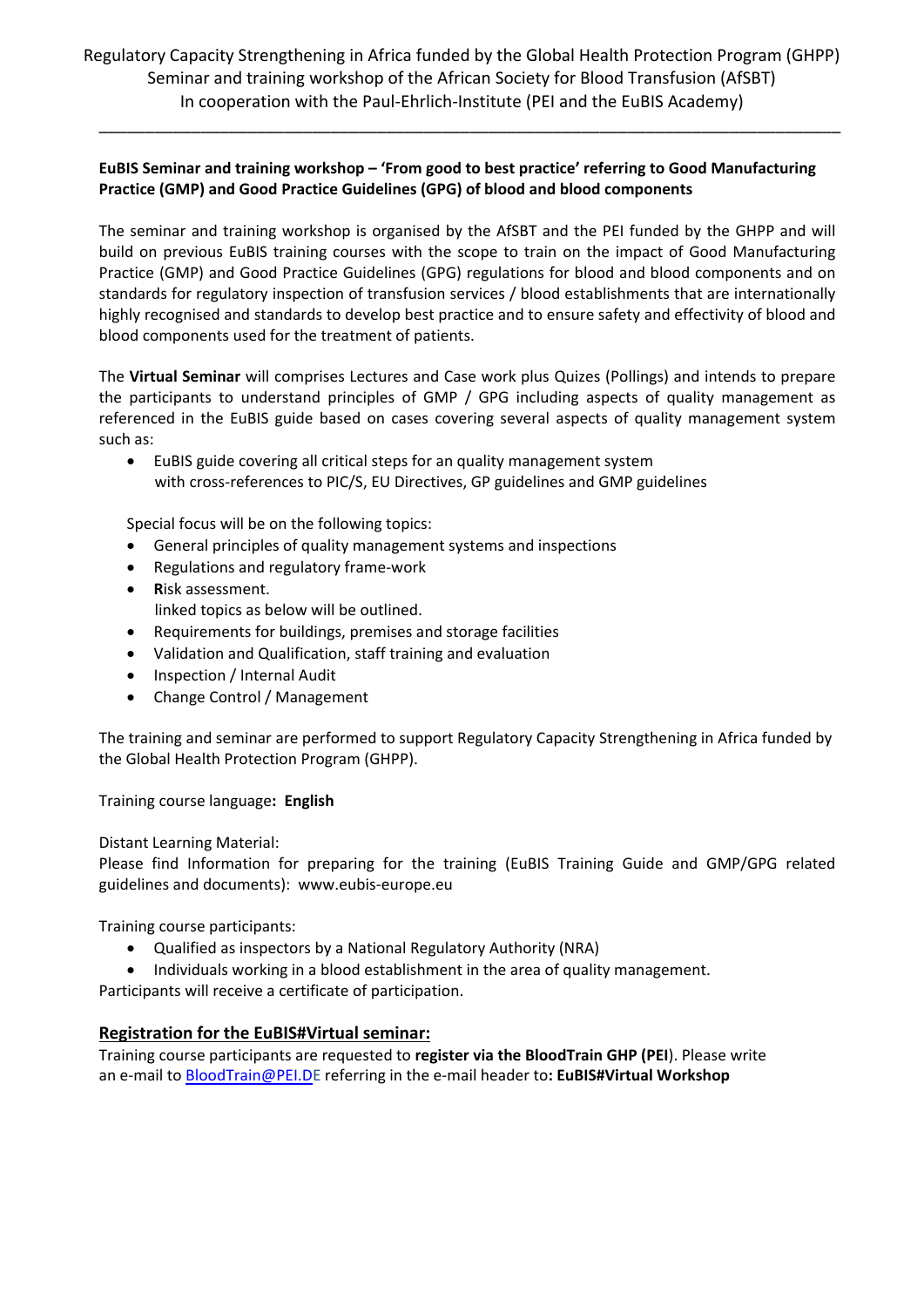\_\_\_\_\_\_\_\_\_\_\_\_\_\_\_\_\_\_\_\_\_\_\_\_\_\_\_\_\_\_\_\_\_\_\_\_\_\_\_\_\_\_\_\_\_\_\_\_\_\_\_\_\_\_\_\_\_\_\_\_\_\_\_\_\_\_\_\_\_\_\_\_\_\_\_\_\_\_\_\_

**Publication notice:**

#### **EuBIS inspection manual and guide**

The training is performed based on the EuBIS manual and EuBIS Guide developed under the Public Health Programme co-funded by the European Commission, Health and Consumer Protection Directorate General, Public Health and Risk Assessment Directorate, DG Sanco Grant Agreement No. 2006202. (2003‐2008)

The manual and guide comprise common standards and criteria for the inspection of blood establishments and have been developed based on the European blood legislation and cross referenced to GMP, EDQM, PIC/S standards and the GP guidelines referred to in Directive 2016/1214.

Further information on this manual including updated versions is available from the project Website of **EUBIS (European blood inspection system)** (www.EUBIS‐europe.eu).

Supported by the European Blood Alliance (EBA)

The **EuBIS Inspection Standards and Criteria EuBIS Inspection Training Guide Educational Material** 

are the **final versions developed by the EuBIS Project (Copyright ®).**

#### **CATIE facilitator manual**

For the educational material of this course parts of the exercises have been based on the CATIE Facilitator manual developed by the CATIE consortium under the contract No. 2011/S 167‐27519 of the Executive Agency for Health and Consumers (EAHC) and the Directorate General Sanco (GD Sanco).

#### **Disclaimer:**

The content of the manual, guide or the educational material does not necessarily reflect the views of the European Commission. Neither the Commission nor any person acting on its behalf can be held responsible for any use that may be made of the information in this report.

Neither the EuBIS Academy members nor the European Commission assume any responsibility for the use that may be made of the information in the manual and training material.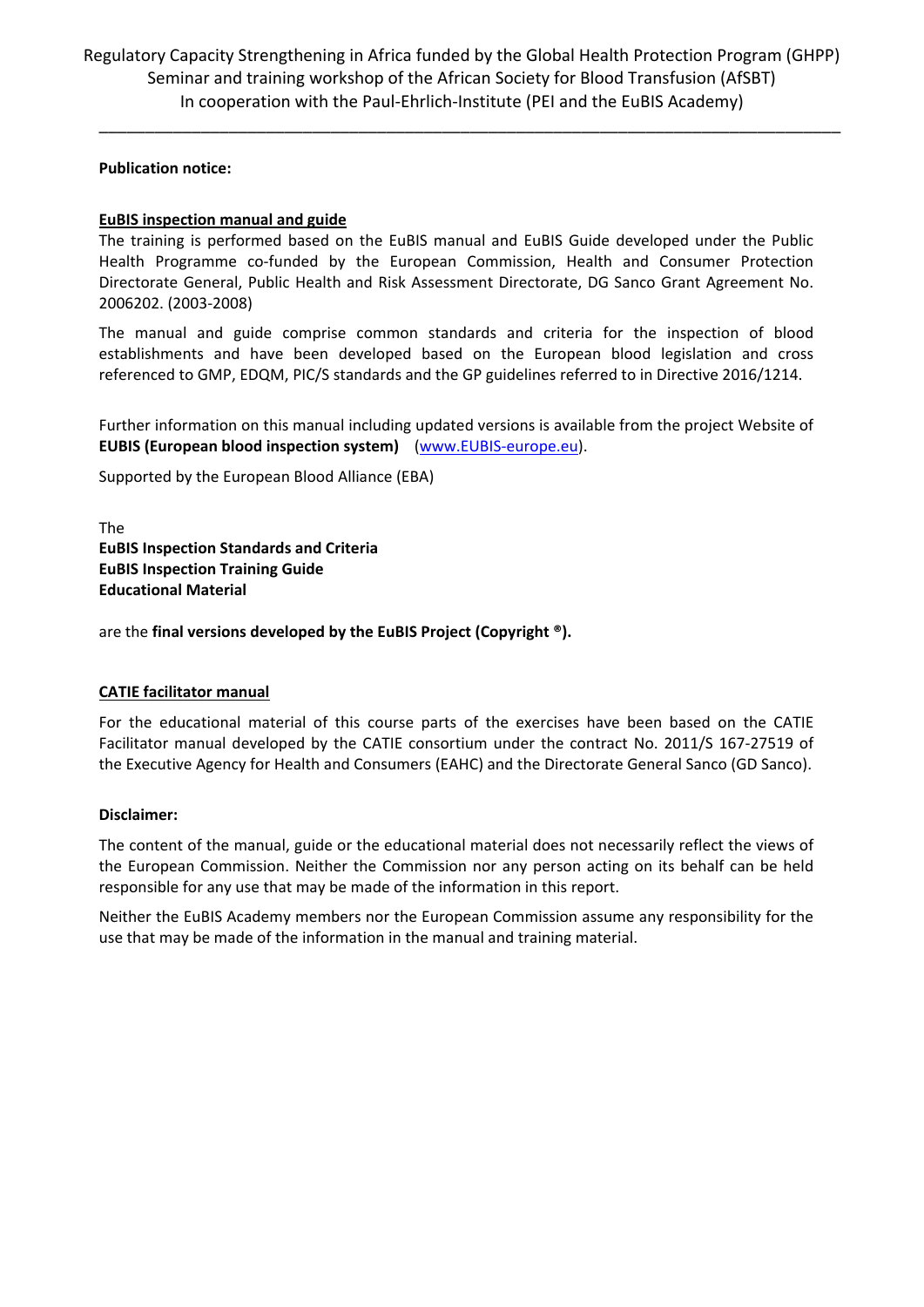\_\_\_\_\_\_\_\_\_\_\_\_\_\_\_\_\_\_\_\_\_\_\_\_\_\_\_\_\_\_\_\_\_\_\_\_\_\_\_\_\_\_\_\_\_\_\_\_\_\_\_\_\_\_\_\_\_\_\_\_\_\_\_\_\_\_\_\_\_\_\_\_\_\_\_\_\_\_\_\_





### **EuBIS#Virtual – Seminar 'From good practices to best practices' in blood and blood components referring to GPG and GMP**

## *Virtual – Programme 8.‐9. September 2021 ‐ Overview*

| Wednesday,                  | Day 1                                                       | Chairs                         |
|-----------------------------|-------------------------------------------------------------|--------------------------------|
| 8 <sup>th</sup> of Sept. 21 |                                                             |                                |
| <b>Time</b>                 | <b>Title</b>                                                | Speaker                        |
| 13:00-16:15                 | <b>Overview on GMP/GPG</b>                                  |                                |
|                             | Common regulatory requirements and quality standards        | Jens Reinhardt (PEI)           |
|                             | (EuBIS manual and guide) and updated cross-references to    | <b>Christian Seidl (EuBIS)</b> |
|                             | GMP/GP guidelines                                           | Simonetta Pupella (EuBIS)      |
|                             | The GP Guidelines (Directive 2016/1214): Essential elements | Alex Aquilina (EuBIS)          |
|                             | of quality management for blood establisments               | Fewzi Teskrat (EuBIS)          |
|                             | Good practice for blood components and source plasma for    | Margarida Amil (EuBIS)         |
|                             | fractionation with reference to the EuBIS manual and guide  | <b>Jose Manuel Cardenas</b>    |
|                             | (GMP and GP guidelines)                                     | (EuBIS)                        |
|                             | Q&A (Quiz)                                                  |                                |
|                             |                                                             |                                |
| Thursday,                   | Day 2                                                       | Chairs                         |
| 9 <sup>th</sup> of Sept. 21 |                                                             |                                |
| <b>Time</b>                 | <b>Title</b>                                                | Speaker                        |
| 13:00 - 15:30               | <b>Risk identification</b>                                  |                                |
|                             | General requirements for risk identification and analysis   | Christian Seidl (EuBIS)        |
|                             | Non-Compliances - Classification and risk analysis          | Alex Aquilina (EuBIS)          |
|                             | Case Study - Labelling                                      | Fewzi Teskrat (EuBIS)          |
|                             | Q&A - Summary and Conclusions                               | Margarida Amil (EuBIS)         |
|                             |                                                             | Simonetta Pupella (EuBIS)      |
|                             |                                                             | <b>Jose Manuel Cardenas</b>    |
|                             |                                                             | (EuBIS)                        |
|                             |                                                             |                                |

#### **Agenda**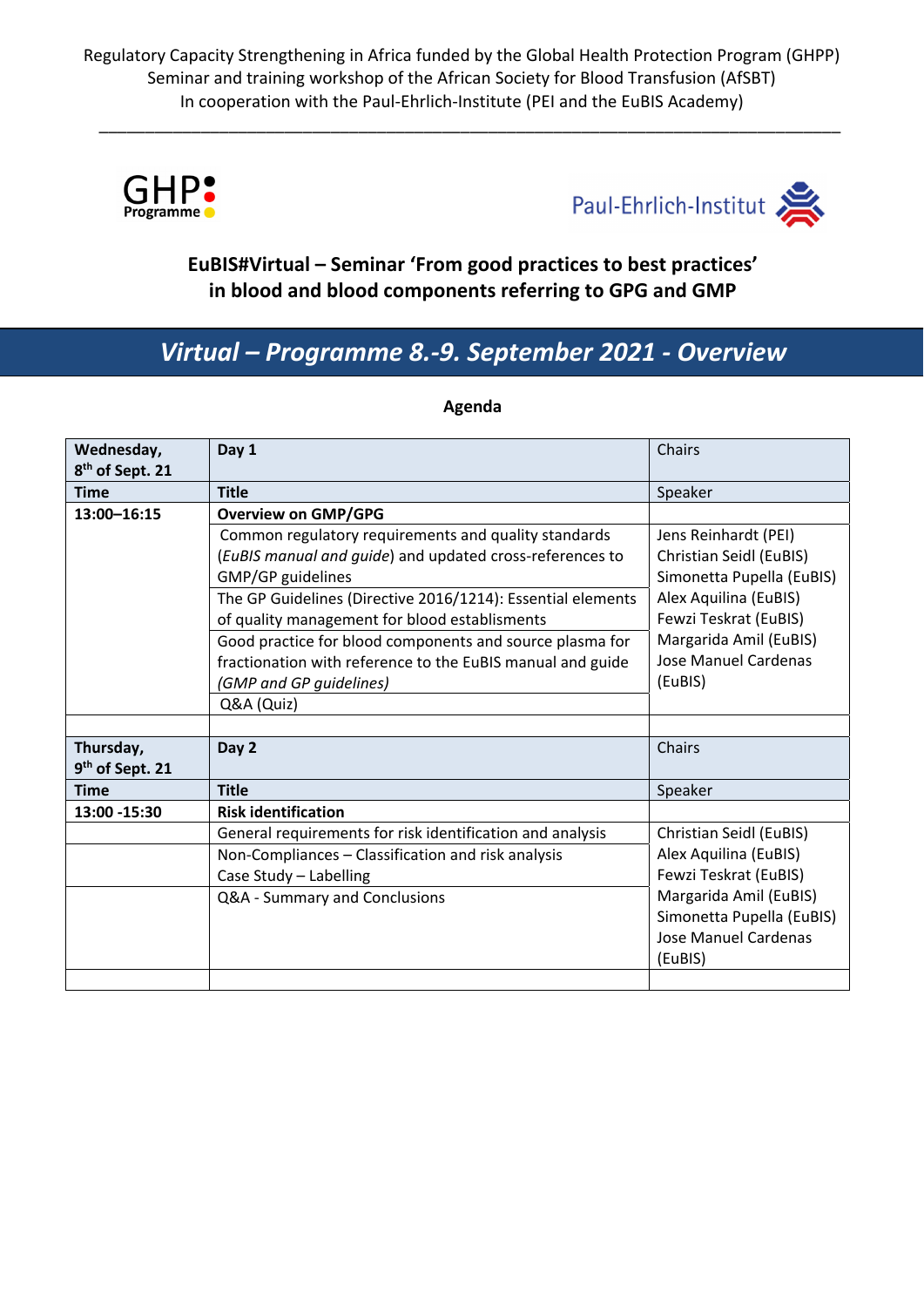\_\_\_\_\_\_\_\_\_\_\_\_\_\_\_\_\_\_\_\_\_\_\_\_\_\_\_\_\_\_\_\_\_\_\_\_\_\_\_\_\_\_\_\_\_\_\_\_\_\_\_\_\_\_\_\_\_\_\_\_\_\_\_\_\_\_\_\_\_\_\_\_\_\_\_\_\_\_\_\_

#### **Organiser**

#### **The Paul‐Ehrlich‐Institute (Germany)**

Dr. Jens Reinhardt Division of Haematology and Transfusion Medicine GHPP BloodTrain Paul‐Ehrlich‐Institut Federal Institute for Vaccines and Biomedicines Langen, Germany

#### **The EuBIS Academy (c/o GRCBDS, Germany)**

Prof. Dr. Christian Seidl Coordination Office, c/o GRC Blood Transfusion Service Vice Medical Director, Institute of Transfusion Medicine and Immunohematology Frankfurt am Main, Germany

#### **In Cooperation with**

#### **The African Society of Blood Transfusion (AfSBT)**

Dora Mbanya MD; PhD; FRCPath Head, Haematology & Transfusion Service Centre Hospitalier et Universitaire (CHU) Yde Yaounde; Cameroon. President, Africa Society for Blood Transfusion (AfSBT)